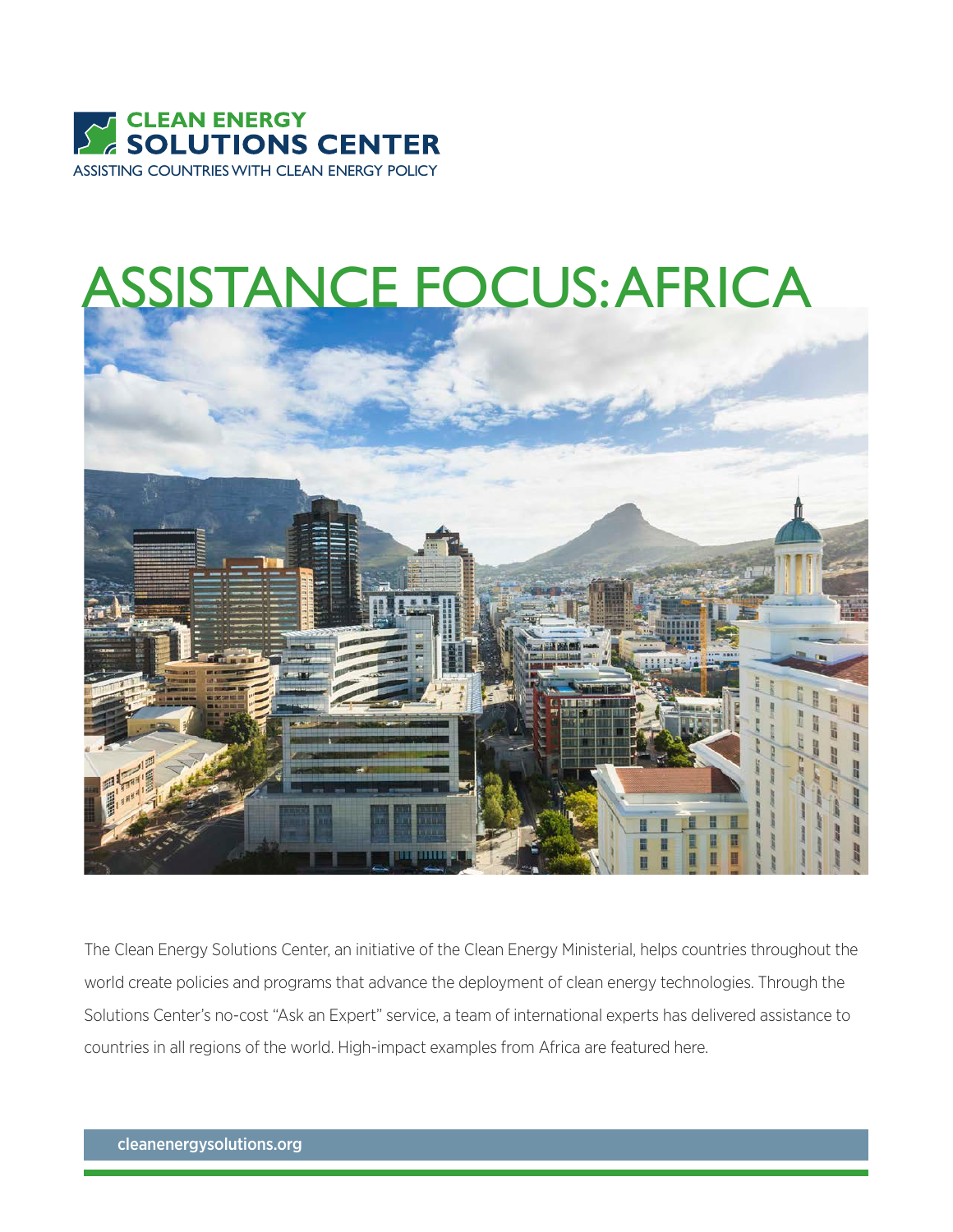## INCORPORATING GENDER INTO THE LONG-TERM ENERGY STRATEGY IN MAURITIUS

The Clean Energy Solutions Center assisted Mauritius's Ministry of Energy and Public Utilities with drafting a chapter for the Mauritius Long-term Energy Strategy. The chapter focused on gender mainstreaming in energy policy, gender and energy and achievement of sustainable development goals, engendering project planning and financing options to encourage women's participation in renewable energy deployment. The chapter will be a key part of the new energy strategy for Mauritius that has an expanded role for renewable energy and energy efficiency.

IMPACT OF ASSISTANCE. The long-term energy strategy serves as a roadmap to address Mauritius's energy and environmental challenges. The chapter provided by the Solutions Center's experts on gender and energy mainstreaming will help ensure that the country's long-term strategy includes this essential element of successful energy policies and projects.



City of Port Louis, Mauritius. *Photo from iStock 510239578*

#### FINDING INNOVATIVE POLICY SOLUTIONS FOR SOUTH AFRICA

The Solutions Center worked with South Africa's Council for Scientific and Industrial Research to conduct an overall critical review of the Council's NETFIT (also known as a Net Feed-in Tariff) proposal. The NETFIT concept is based on a framework that stimulates the market for small-scale embedded generation by safeguarding the business case for installing such solar installations. Simultaneously, the NETFIT allows the South African regulator and policymakers to benefit from the low-cost electricity generated from thousands of small installations.

**IMPACT OF ASSISTANCE**. The NETFIT encourages the development of the small-scale generation market in a coordinated way so that the market can be monitored. Monitoring can ensure safety, enable a transparent market structure, and encourage sound grid operations.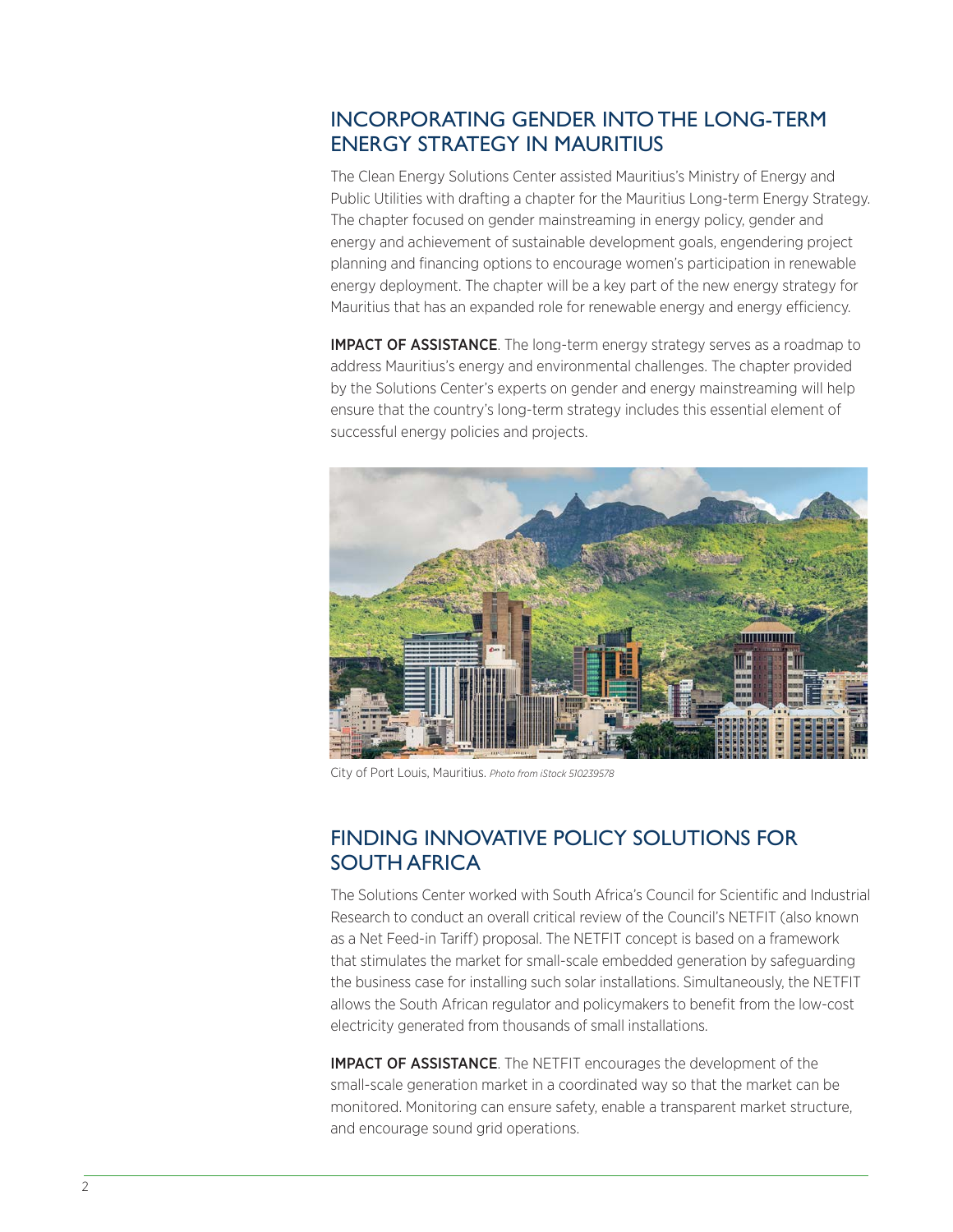

Dar el Salaam, Tanzania. *Photo from iStock 471475427*

#### ANALYZING PERFORMANCE-BASED INCENTIVES IN TANZANIA

The Clean Energy Solutions Center partnered with Helios Social Enterprise, in support of the Ministry of Foreign Affairs of Finland, to provide assistance to the government of Tanzania. The Solutions Center provided an overview of resultsbased finance initiatives for off-grid electrification that are already underway across sub-Saharan Africa, with a focus on Rwanda, Kenya, Mali, Benin and Ghana. The overview is intended to convey results-based finance initiatives best practices for Tanzania to apply to their own initiative development.

IMPACT OF ASSISTANCE: Results-based finance initiatives can be a powerful mechanism to broaden the base of citizens who are able to afford electrification, while simultaneously enabling a more rapid scale-up in the jurisdictions targeted. The overview of initiatives already underway in countries within the region will allow Tanzania to learn the best approach for implementing similar incentive programs.

## BUILDING CAPACITY FOR THE AFRICAN ASSOCIATION FOR RURAL ELECTRIFICATION

The Clean Energy Solutions Center worked with the African Association for Rural Electrification (CLUB-ER) to provide capacity building training for its members. Topics included planning, renewable energy standards, grid integration, tariff modeling and policy and regulation design for rural electrification. CLUB-ER is composed of 40 African national institutions responsible for rural electrification (agencies, funds, regulators, departments of energy, utilities) from 30 African countries. Four trainings were provided, two in English and two in French.

**IMPACT OF ASSISTANCE**. The capacity building webinars provided helped train and educate CLUB-ER members from over 40 institutions, representing at least 30 Africa nations, and multiple government ministries and institutions. The webinars will help the attendees apply the best practices, tools and other training information to their own countries of focus and advance clean energy and energy access policies and projects.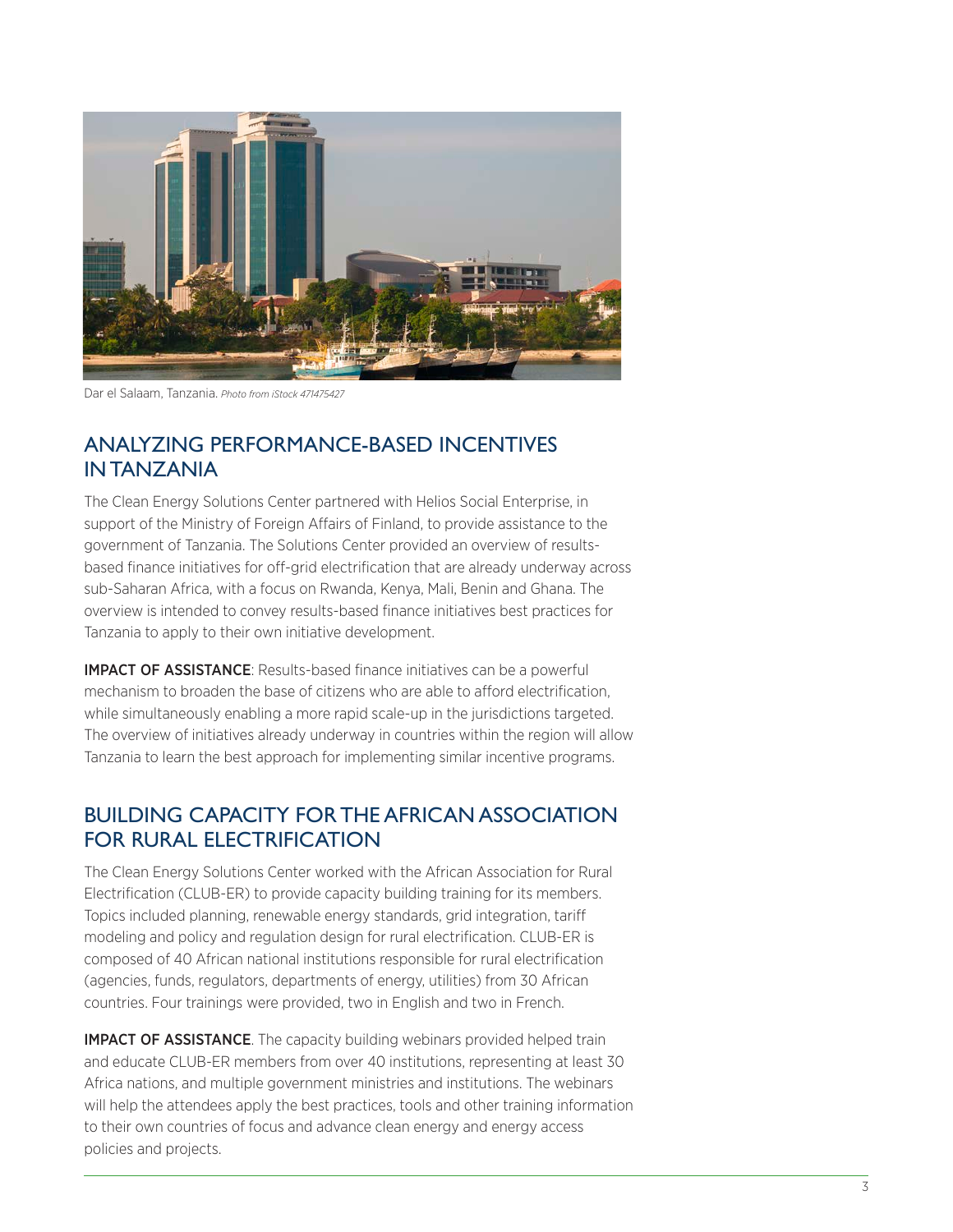## CREATING NATIONAL CLEAN COOKING ACTION PLANS IN WEST AFRICAN COUNTRIES

The Clean Energy Solutions Center worked with 12 countries in the Economic Community of West African States (ECOWAS) Region—Benin, Burkina Faso, Cabo Verde, Cote d'Ivoire, Guinea, Guinea Bissau, Liberia, Mali, Niger, Nigeria, Sierra Leone and Togo—to create a national clean cooking action plan that considers environmental, socio-economic, and political/ institutional factors, how they influence the country's clean cooking objectives, and the timeline and key actions associated with their achievement.

IMPACT OF ASSISTANCE. The West Africa Clean Cooking Alliance (WACCA) helps ECOWAS promote efficiency in cooking and the use of modern and clean cooking fuels in order to achieve universal access to safe, clean, affordable, efficient and sustainable cooking fuels for the entire ECOWAS population by 2030. The clean cooking action plans developed with the Solutions Center's expert assistance will help increase the efficiency and sustainability of biomass based cooking energy and to introduce modern biofuels such as ethanol, biogas and briquettes.

## MAINSTREAMING GENDER INTO ENERGY ACCESS IN THE ECOWAS REGION

The Clean Energy Solutions Center worked with the ECOWAS Center for Renewable Energy and Energy Efficiency (ECREEE) to develop a policy on gender mainstreaming in energy access. The goal of the policy is to address existing barriers that may hinder the equal participation of women and men in: the expansion of energy access in West Africa; success of the Sustainable Energy for All (SE4All) initiative; and success of ECOWAS regional policies on renewable energy and energy efficiency. The policy aims to: achieve widespread understanding of energy and gender considerations at all levels of society; ensure that all energy interventions are gender-inclusive and directed towards addressing inequalities and energy poverty; increase women's public-sector participation in energy-related technical fields and decision-making positions; and ensure that women and men have equal opportunities to enter and succeed in energy-related fields in the private sector.

**IMPACT OF ASSISTANCE**. This policy will deliver opportunities for women to become a driving force in decisions to secure clean safe energy for their homes and work lives, improve health and the environment through clean energy solutions, and to create a trained job force that will bring with it economic development and business opportunities. Integrating the talents and skills of women into the energy sector will be a driving force in bringing clean energy access to remote regions of ECOWAS that have limited or no access to electricity. This policy was adopted December 2016 at the Ministerial level by all 15 ECOWAS member states.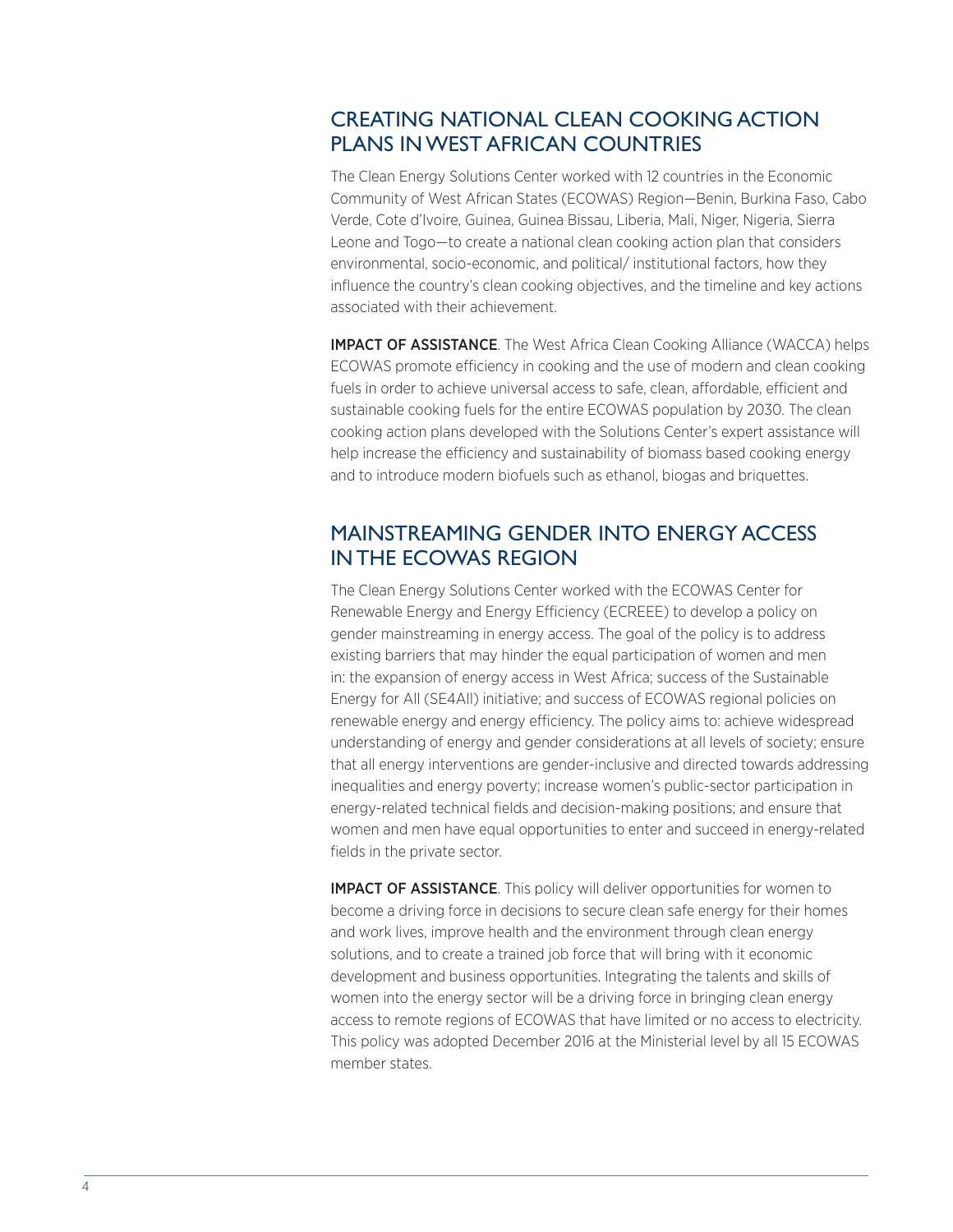# ADVANCING MEASUREMENT, VERIFICATION AND REPORTING IN THE ECOWAS REGION

Clean Energy Solution Center provided technical assistance to ECREEE to undertake a study on the status of monitoring, reporting and verification practices (MRV) in the ECOWAS region. MRV will be a key policy component in ECREEE's program to advance low carbon development in the ECOWAS region through the implementation of renewable energy and energy efficiency measures.

IMPACT OF ASSISTANCE. The analysis and best practice recommendations that resulted from this study and through assistance from the Solutions Center provides ECOWAS countries with reliable information on greenhouse gases (GHG) emissions and actions as well as support for climate change mitigation to be effective in overall mitigation efforts. The MRV system will allow these countries to effectively measure, verify, and report on results coming out of nationally determined contribution implementation actions.



Porto Novo, Santo Antão, Cape Verde. *Photo from iStock 175769899*

## CREATING RENEWABLE FUELS STANDARDS IN THE ECOWAS REGION

The Solutions Center assisted ECREEE with developing renewable fuels standards (RFS) for the ECOWAS region. The assistance provided ECOWAS countries with reliable information on greenhouse gases emissions and actions and positioned climate change mitigation to be effective in overall mitigation efforts related to transportation fuels.

IMPACT OF ASSISTANCE. Strong, robust fuel quality standards that are well developed and stringently enforced can lead to quantifiable reductions in the level of pollutants and emissions arising from the use of fuel from transport. When managed in conjunction with both sustainability standards and operability standards, the fuel quality standards can contribute to improved health and environmental solutions, ensure engine operability, enhance fuel efficiency, and facilitate the use of new technologies for the ECOWAS region. These standards have potential to be replicated in other regions of Africa.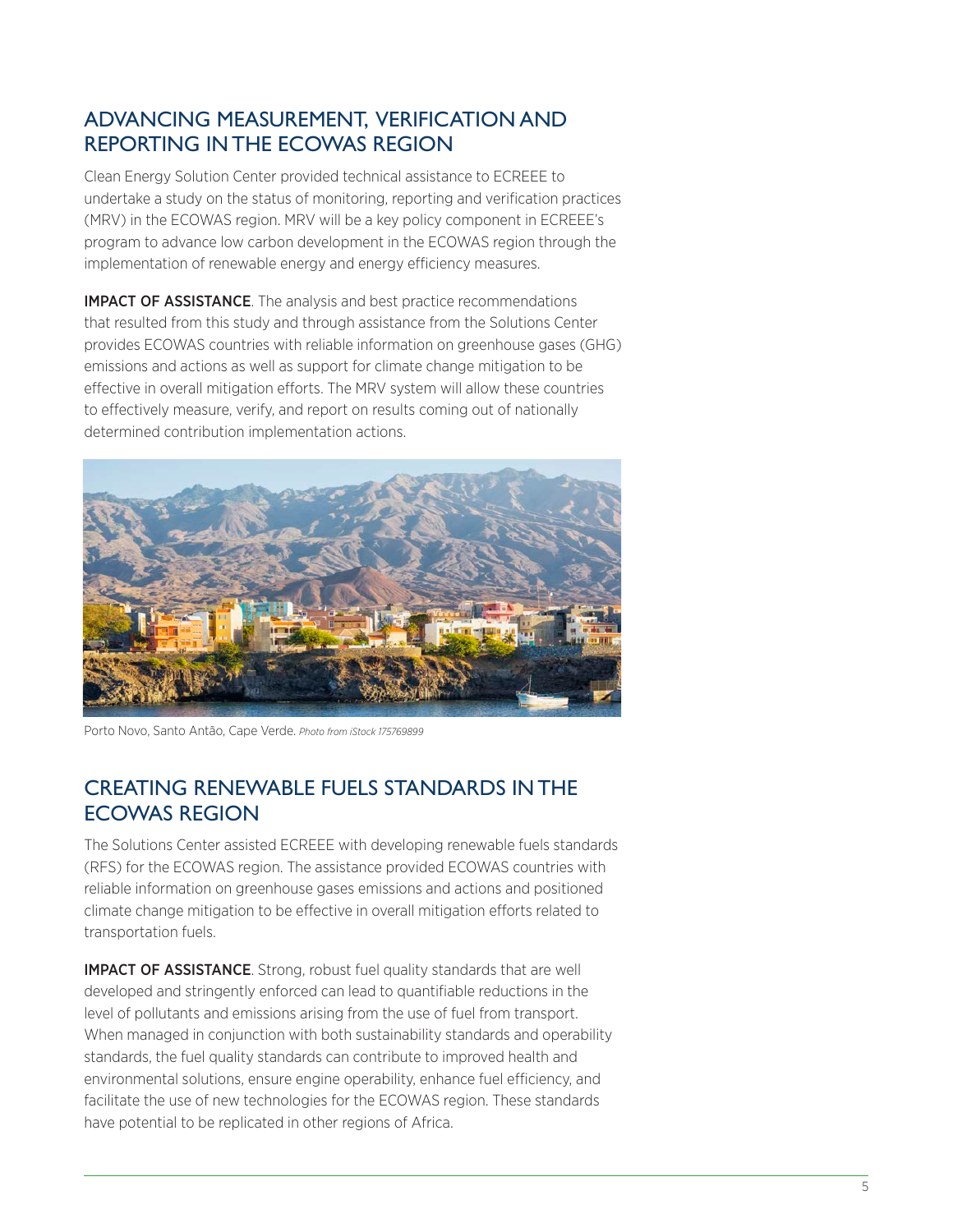#### COMMENT FROM REQUESTOR

"I testify to everyone my gratitude for the work done by the Clean Energy Solutions Center. Already with the English version I could see the substance, and therefore the importance, of the report. I will now share the French version with my Minister."

Bianpambe Patallet

Project Coordinator for the Global Climate Change Alliance in Chad

#### HELPING CHAD INCREASE ACCESS TO CLEAN ENERGY IN REMOTE REGIONS

To help the Government of Chad determine the best way to approach rural electrification, the Clean Energy Solutions Center provided a brief analysis of different electrification technologies for remote and non-interconnected regions of the country.

In addition to detailing solar PV, wind, biogas and biomass technology options and costs, the Solutions Center report offered specific examples from countries around the world to illustrate the different models of deployment that have been used to increase adoption of these technologies in remote areas. The Solutions Center analysis also presented an overview of four different business models for rural electrification: two financed primarily by the end user and two financed primarily by the government or by donors. In the process, it outlines the various advantages and disadvantages of each business model to assist the government of Chad in developing better policy and improve energy access in the country.

**IMPACT OF ASSISTANCE**. The extensive analysis and information provided by the Clean Energy Solutions Center will enable the Government of Chad to increase access to clean, low-carbon, and sustainable electricity sources across the country.

## ESTABLISHING FEED-IN TARIFFS IN GHANA

The Clean Energy Solutions Center assisted the Ghana Energy Commission with the design and development of a feed-in tariff (FIT) policy. Ghana is in the early stages of creating such a policy and requested assistance from Solutions Center experts in identifying best practices for FIT policy design. Solutions Center experts provided resources on FIT design, including best practices. The Solutions Center also engaged in consultations with the Ghana Energy Commission to provide additional guidance and support for the FIT policy.

**IMPACT OF ASSISTANCE**. The Clean Energy Solutions Center collaborated with Ghana in the early stages of its FIT policy design. As such, this early support facilitated both effectiveness and speed of policy development and eventual implementation that will encourage scaled-up deployment of renewable energy into the Ghana energy mix.



Solutions Center assistance will help develop policies to support renewable energy deployment in Ghana. Shown here: Ghana town view. *Photo from iStock 1487490*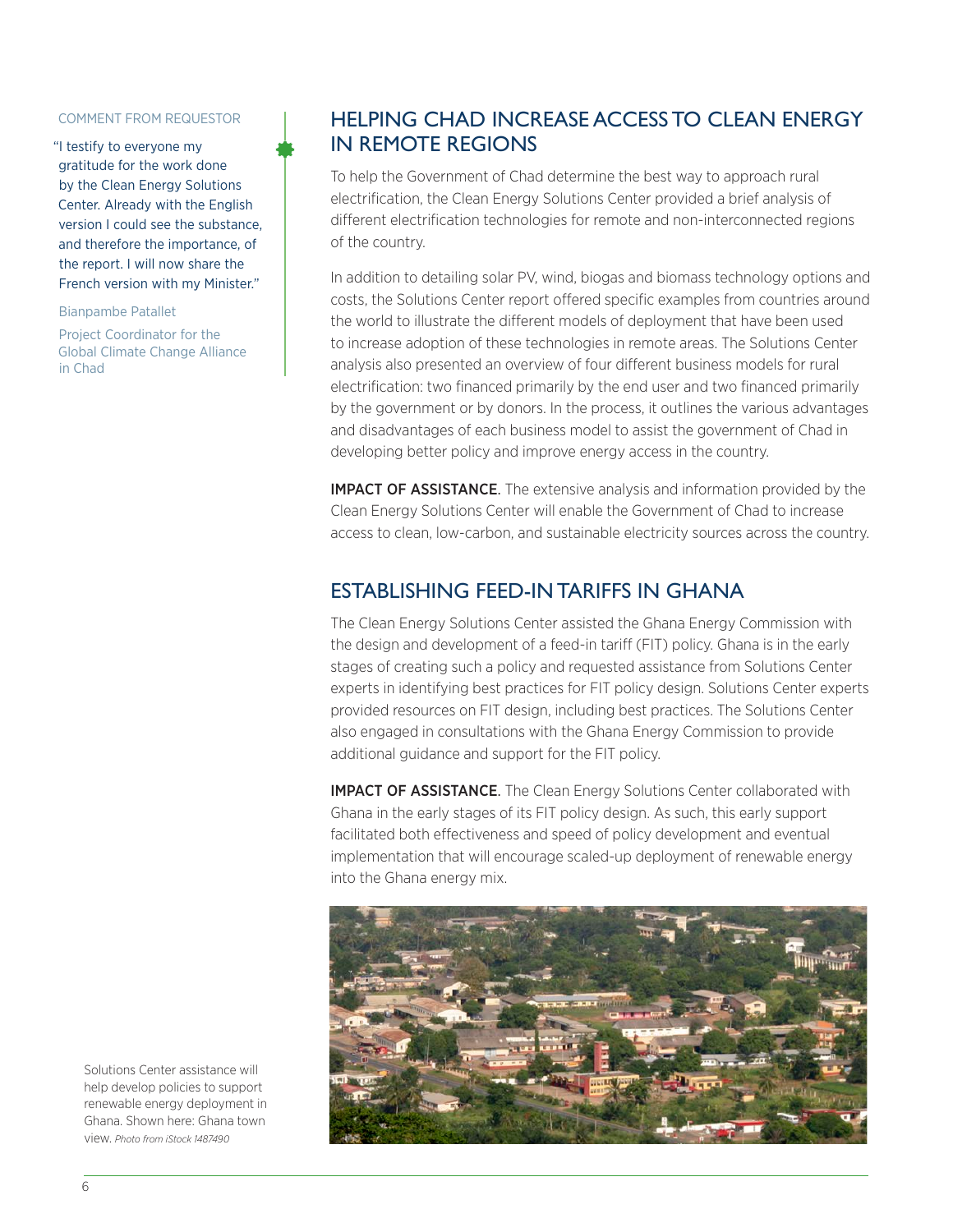

The Solutions Center assisted Namibia with several renewable energy and energy efficiency programs. Shown here: Namibian capital of Windhoek. *Photo from iStock 13425482*

#### ADVANCING RENEWABLE ENERGY AND ENERGY EFFICIENCY PROGRAMS IN NAMIBIA

The Clean Energy Solutions Center assisted the Renewable Energy and Energy Efficiency Institute (REEEI) with developing a concentrating solar power (CSP) program, a building certification and rating program, and an appliance standards and labeling program. Solutions Center policy experts from the Collaborative Labeling & Appliance Standards Program (CLASP), the World Green Building Council, the Mexico Green Building Council, the National Renewable Energy Laboratory (NREL), and the European Solar Thermal Electricity Association (ESTELA) consulted with REEEI on a range of effective policy designs covering the three program areas.

IMPACT OF ASSISTANCE. The potential impact of the assistance provided is based on Namibia having the right tools and information to proceed with constructing a concentrated solar power plant accompanied by strong policies to support developing a CSP program throughout Namibia. Additionally, Solutions Center assistance will support design and development of an effective appliance labeling program and implementing a "Green Building Council" building certification and rating program. These programs will facilitate integration of energy efficiency and renewable energy technologies across a range of applications, including new construction and major renovation building projects.

#### COMMENT FROM REQUESTOR

"The CEM Initiative has been very helpful to us in Namibia by being a great networking hub. They have connected us with experts such as CLASP in our endeavor to establish an appliance labeling and standards development program. They have also connected us to different green building council experts who in turn are assisting Namibia in establishing its own green building council. The CEM Initiative is assisting Namibia in its renewable energy resources assessment."

Kudakwashe Ndhlukula

Coordinator at Renewable Energy & Energy Efficiency Institute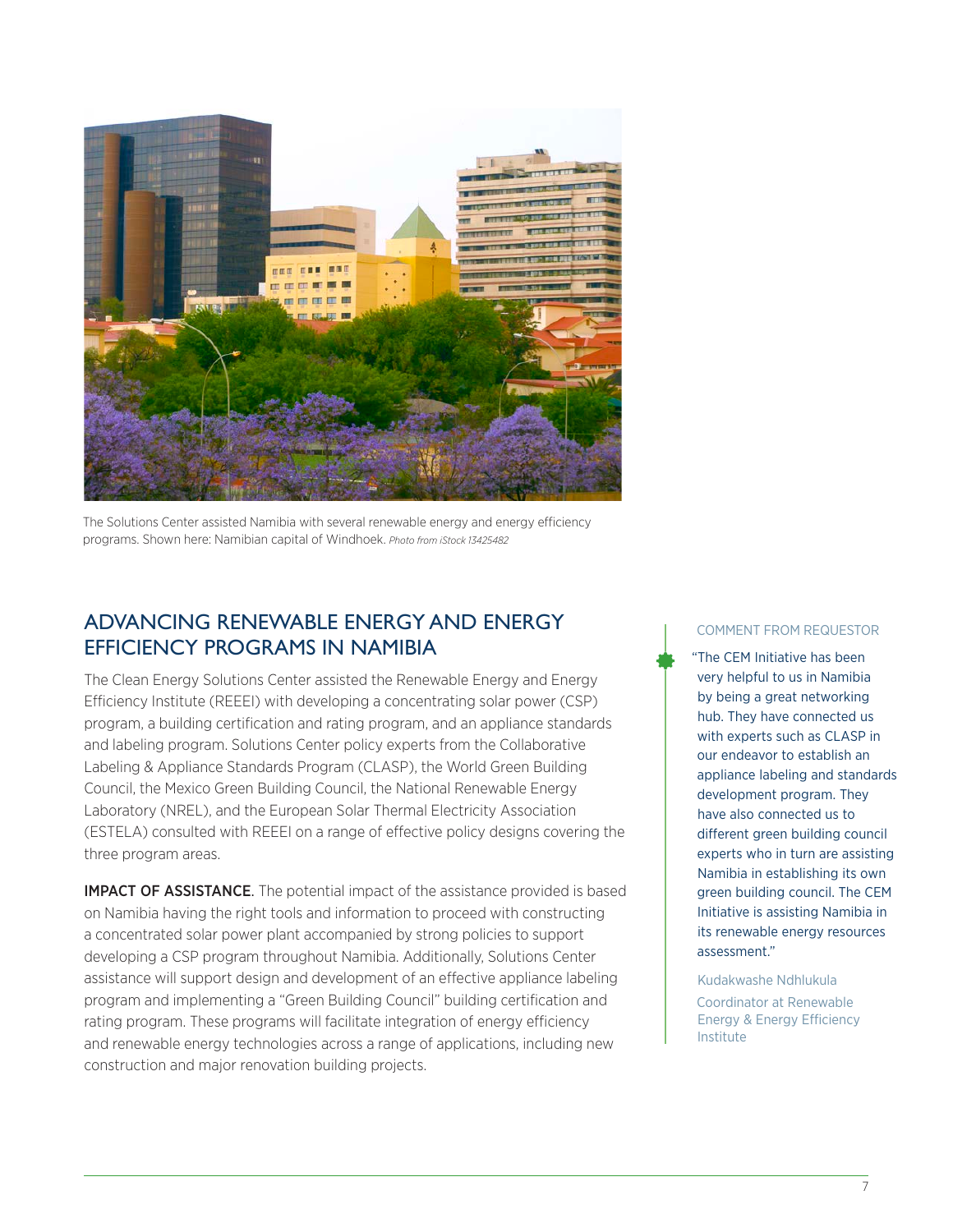# INFORMING KISUMU COUNTY, KENYA, ON ENERGY ACCESS AND HEALTH CORRELATIONS

The Kisumu County government requested assistance in identifying current status of household energy access in Kisumu County. In particular, the county wanted to explore the relation of energy access and the health sector. Solutions Center experts conducted a literature review and subsequent analysis of the information provided in a report.

IMPACT OF ASSISTANCE: Through the information provided in the Solutions Center's response, Kisumu County's community health workers gained a deeper understanding of the current sources of household energy for cooking and lighting, the reliability of these energy sources, and the impact of these sources on local health. With this information, they were able to understand the current energy access situation and develop a more appropriate county-wide energy strategy.

# SUPPORTING SOLAR HOT WATER SCHEMES IN MAURITIUS

The Solutions Center conducted an assessment of the residential solar water heating program in Mauritius and provided high-level recommendations for options for moving the program into other market sectors, such as commercial and industrial participants, and increasing the sustainability of the program and solar water heating market in Mauritius.

**IMPACT OF ASSISTANCE**. The assistance provided will allow Mauritius to capture greater benefits from existing solar hot water systems and implement program changes to improve effectiveness of future systems that facilitate energy and cost savings.



Solutions Center assistance will help increase the solar water heating market in Mauritius. Shown here: City of Port Louis, Mauritius. *Photo from iStock 10538090*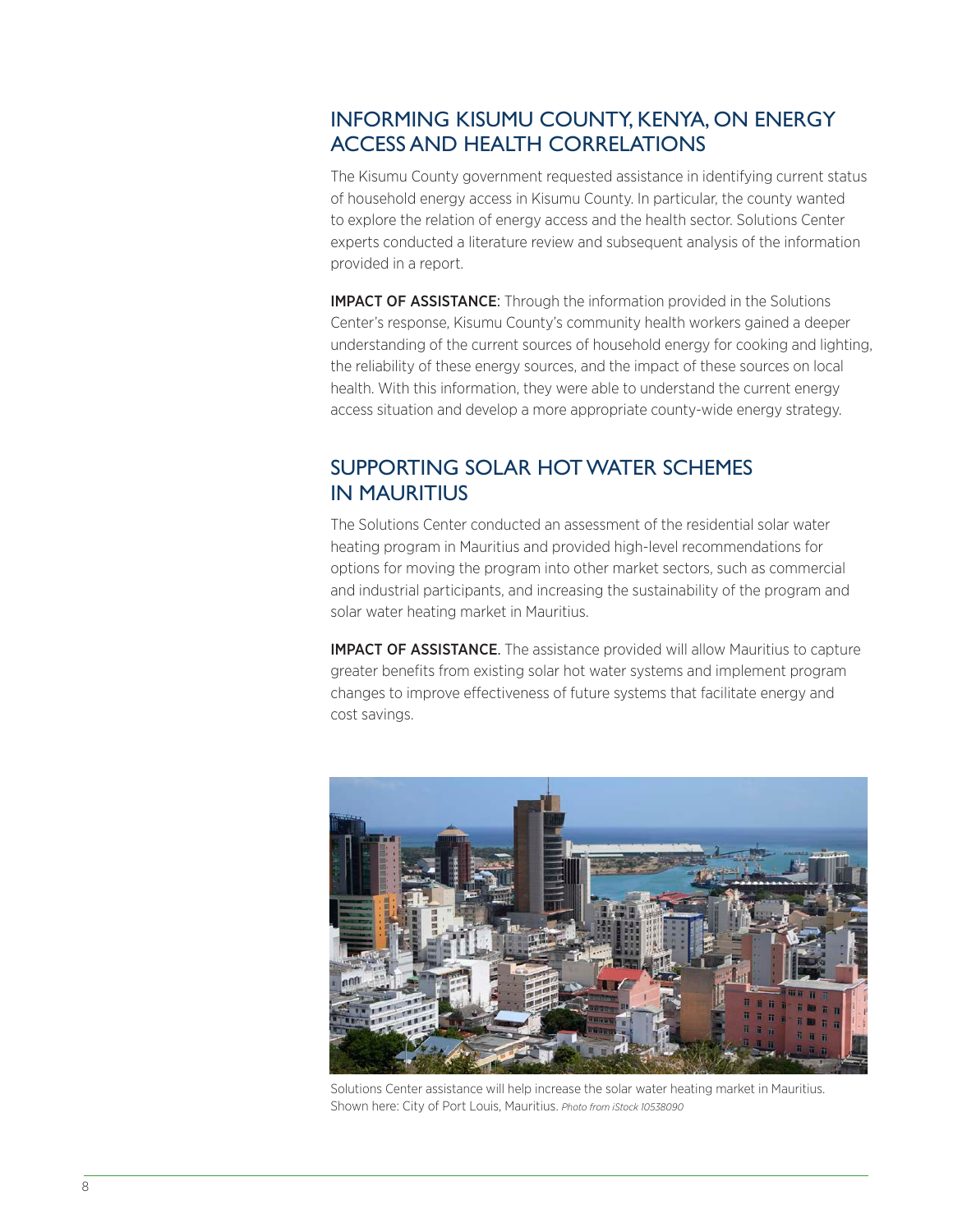# CREATING COMMERCIAL BUILDING EFFICIENCY REGULATION IN SOUTH AFRICA

The Clean Energy Solutions Center assisted the South African National Energy Development Institute (SANEDI) with design of a regulation created to promote energy efficiency in the commercial building sector. Solutions Center experts consulted with SANEDI on modeling options for assessing energy savings, provided best practices for setting incentive levels and program targets, reviewed draft regulation language, and provided comments on policy design.

**IMPACT OF ASSISTANCE.** The assistance was used by SANEDI to complete the content of the final draft of the regulation. The Solutions Center provided SANEDI with information to put forth the framework of an effective energy efficiency regulation, incentives, and energy reduction targets applied to South Africa's commercial buildings sector. Additionally, review of the regulation content resulted in structuring language to avoid unintended consequences. As such, South Africa will implement a program that results in reduced energy demand within a highenergy-use sector. The regulation was adopted November 2013 under Section 12L of the South Africa Income Tax Act, and was developed in response to the National Energy Efficiency Strategy to improve energy efficiency by 15% in the commercial building sector.

## DEVELOPING RENEWABLE ENERGY AND ENERGY EFFICIENCY ACTION PLANS FOR WEST AFRICAN COUNTRIES

The Clean Energy Solutions Center provided on-site support during a workshop held in Abidjan, Cote D'Ivoire. The workshop was focused on helping representatives from the 15 member states of the Economic Community of West African States (ECOWAS) develop their national renewable energy action plans (NREAP) and their national energy efficiency action plans (NEEAP). The participants, who included senior regulatory and government officials from each of the ECOWAS countries, were provided with detailed insight into how to establish national renewable energy targets and how to design NREAPs and NEEAPs. A portion of the workshop focused on gathering baseline data and on the various methodologies available to gather, organize and integrate data into a successful clean energy strategy. Solutions Center experts informed the attendees on good practices for renewable energy and energy efficiency policies.

**IMPACT OF ASSISTANCE**. The assistance provided will facilitate the development of effective and successful renewable energy and energy efficiency action plans that will allow ECOWAS countries to meet the energy targets defined in the ECOWAS regional energy policy, foster the deployment of clean energy technologies and provide clean energy access to remote populations.

#### COMMENT FROM REQUESTOR

"The assistance which you have provided us has proved invaluable to our work over here. MANY thanks for all your help and assistance in making this a reality!"

Barry Bredenkamp, Senior Manager at SANDEI